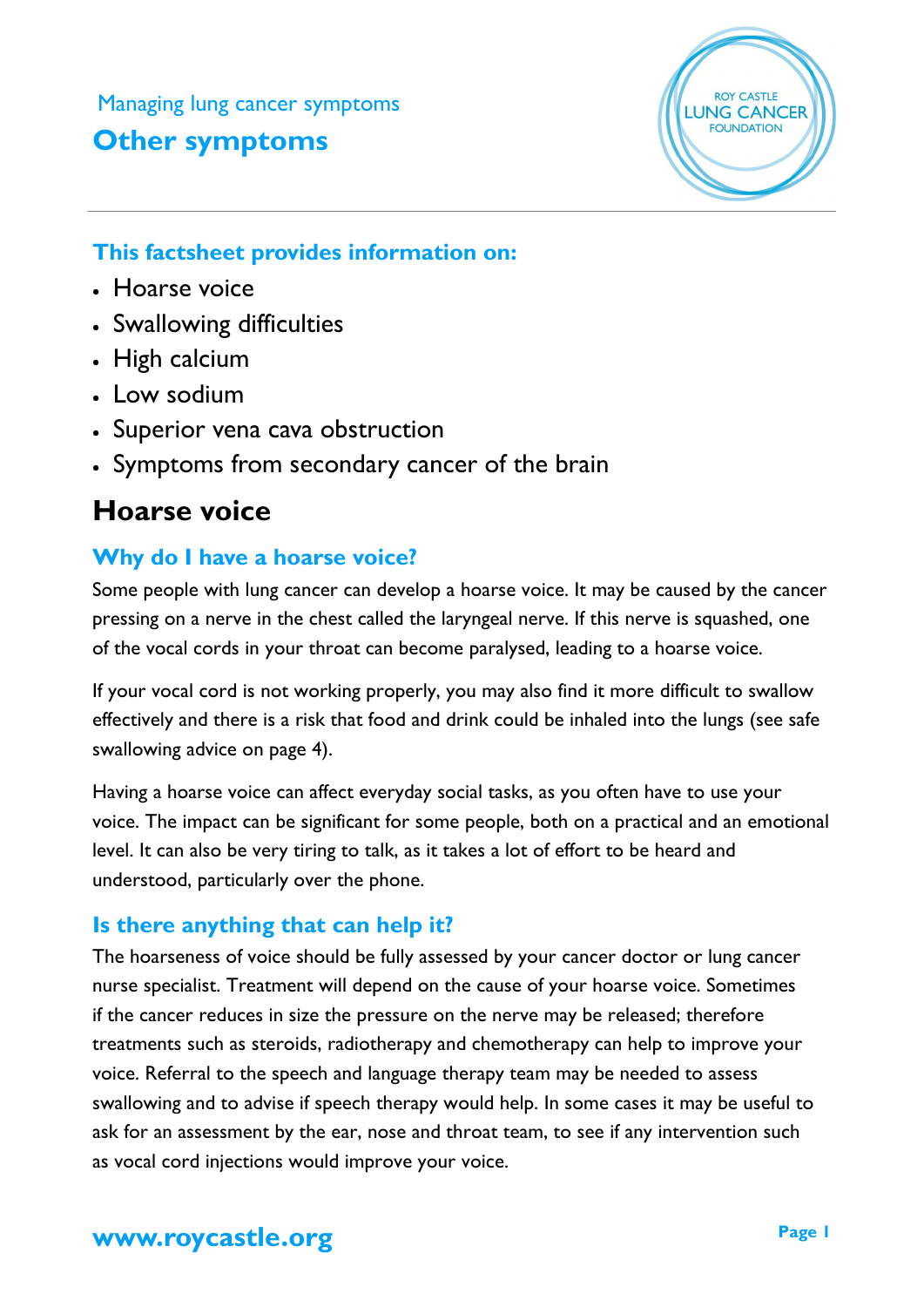

#### **How can I help to protect and care for my voice?**

Background noise. Raising your voice over background noise, even of low intensity, may lead to strain and discomfort. Rather than avoiding places that are noisy, such as pubs and parties, try to talk only when you are somewhere quieter. Speak clearly so that your lips can be read and speak more slowly. Remember to turn off or mute the television and radio before speaking. Reduce unnecessary background noise whenever possible.

**Speaker-listener distance.** Rather than raising your voice, get closer to the person you are speaking to. If the listener has a hearing impairment ensure that you are facing them when you speak and that background noise is minimal. Use other noise makers that you have arranged before hand to attract attention, for example, whistles or claps. You can use a mini voice amplifier to make your voice louder. This can be purchased or in some cases borrowed from a speech-language therapist. You can also use this device when making telephone calls.

**Air quality.** Household dust and pollen are irritants that cause the air passages to become inflamed and dry. This may affect voice pitch and quality. Try to make sure the house is as clean as possible and avoid doing major repair work which can cause further dust. Drink more fluids if the air quality is poor.

**Inhalers.** If you have an inhaler, ensure that you follow the directions carefully. As you inhale, open your throat as wide as you can to ensure that all the inhalant is breathed in and as little as possible touches the vocal cords. Have a drink afterwards.

#### **Tips to help a hoarse voice:**

- Give your voice a rest or speak quietly, especially if you feel tired.
- Drink plenty of water to keep your vocal chords or throat hydrated, especially when you are talking.
- Breathing in steam will help moisten your larynx (voice box) and vocal chords.
- Your voice may be stronger at certain times of the day, so it may help to plan your day when your voice is stronger, for example, meeting people or making telephone calls.

"If you have a hoarse voice, try sucking on a soothing throat lonzenge'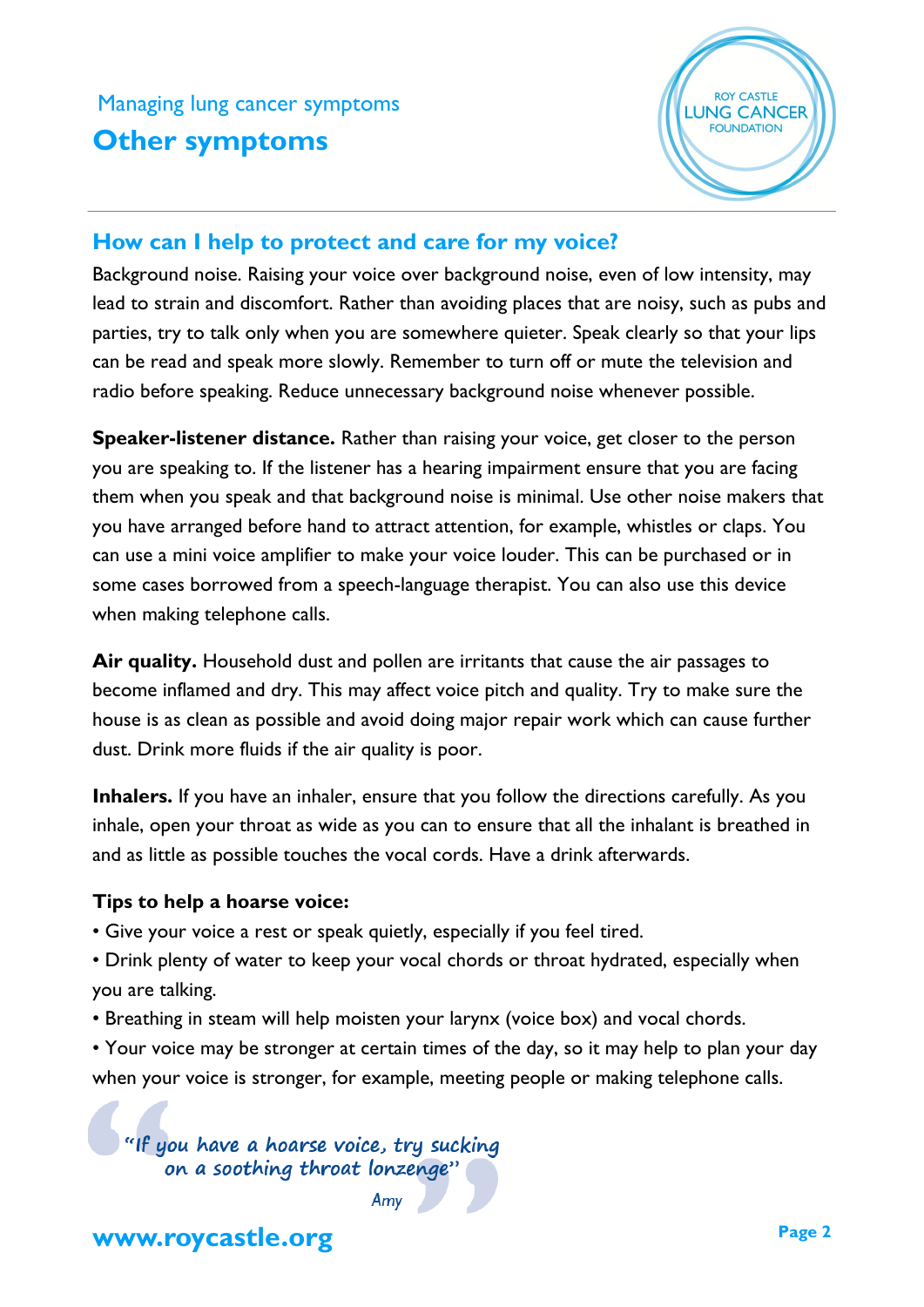

#### **My voice problems are causing me anxiety. How will I cope?**

The voice is a reflection of how you feel. Vocal strain can be the result of emotional tension. For example, when you are afraid your breathing rate increases, your heartbeat accelerates, your larynx rises and your vocal folds tighten causing the pitch of your voice to rise and your voice to sound tense.

Some people avoid social contact, but if at all possible continue to see your family, friends and meet people because it will improve your well-being. Talk over any worries or problems you might have with someone who is a good listener. Consider seeking professional help such as talking to a psychologist or counsellor.

# **Swallowing difficulties**

## **Why am I having trouble swallowing?**

Some people with lung cancer can have difficulty in swallowing. This is called dysphagia (dis-fay-gia). Swallowing certain foods or liquids may be difficult. This can lead to loss of weight and dehydration, and can be very distressing.

It can be caused by the cancer or lymph nodes in the middle of the chest pressing on the oesophagus (food pipe). It can appear as if the food will not go down or sometimes the swallowed food will then be brought back up. Occasionally pain or a burning sensation can be experienced when swallowing. Some people who have radiotherapy to the centre of the chest can experience difficulty or soreness in swallowing; this is usually a temporary side-effect.

### **What can be done to help my swallowing problems?**

If you are having difficulty swallowing, contact your GP or lung cancer nurse specialist for advice. They will carry out an initial assessment and may refer you to another healthcare professional for further tests and treatment. Sometimes, if the tumour reduces in size with cancer treatments, the pressure on the food pipe may be reduced. There are some medicines that may help such as antacids and other stomach medications. These should only be used if prescribed by your healthcare team.

If swallowing problems continue, speak to your GP or lung cancer nurse specialist immediately. It may be necessary to change your diet to ensure you are receiving enough nutrition and fluids. Your hospital may refer you to a dietitian for advice.

## **www.roycastle.org Page 3**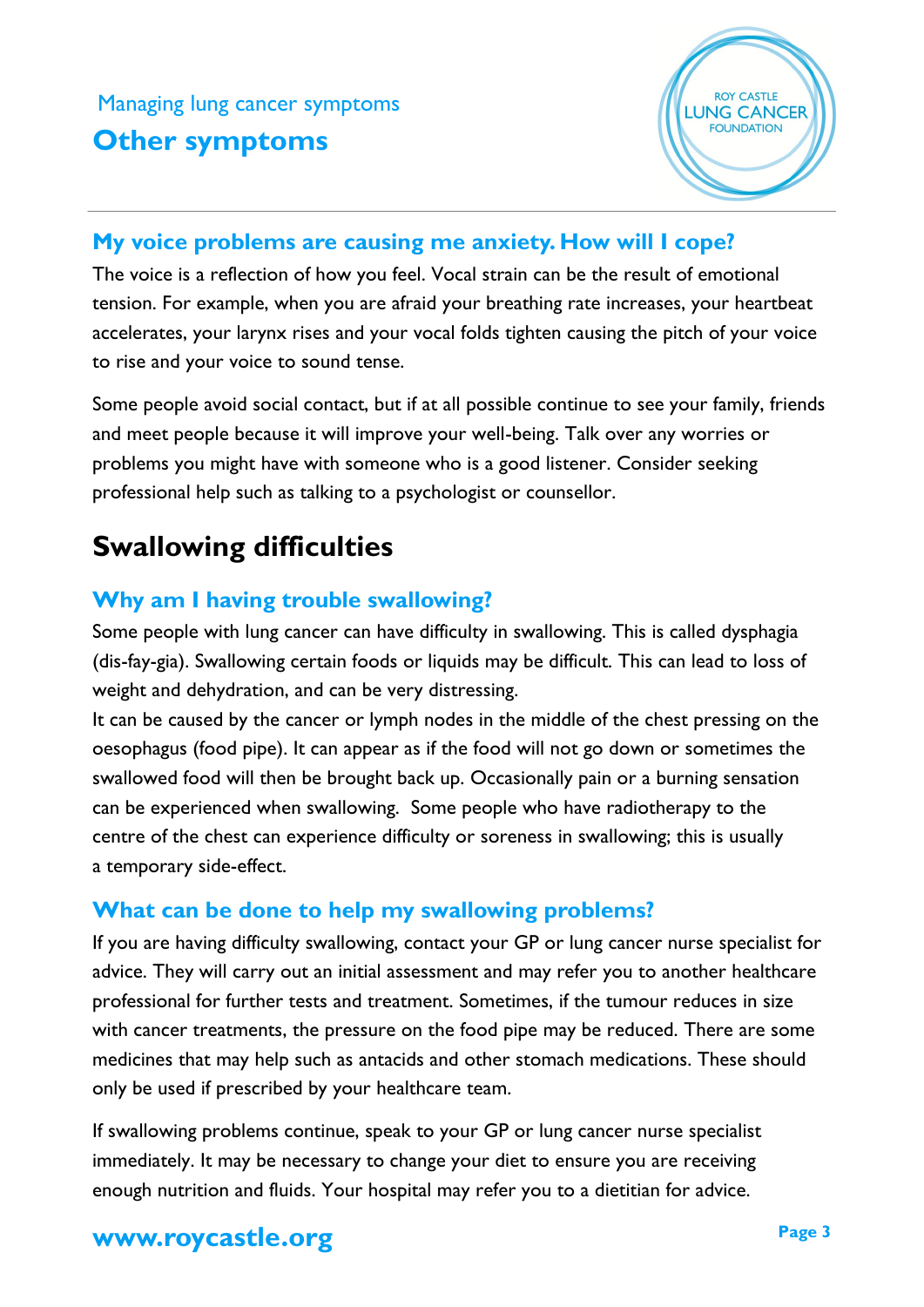

#### **Tips to help with swallowing:**

• Make sure you are sitting upright, preferably in a hard backed chair. Try to stay sitting for at least 30 minutes after eating/drinking.

- It is safer to eat soft foods which you could mash with a fork.
- Avoid mixed consistencies like soup with bits, or hard cereals with milk.
- Take your time, as rushing and gulping food down will lead to more problems.
- Try not to talk and chew or swallow at the same time.
- Ensure that each mouthful has been swallowed before the next is taken.
- If the food sticks in the mouth or throat, take alternative swallows of food and a drink to help 'wash the food down'. Fizzy drinks can help with swallowing and eating.
- If swallowing is difficult, then use a chin tuck: Sip, chin down and swallow.
- Stop eating and drinking if you are tired, if you start coughing or your voice becomes gurgly.

• If drinks make you cough or choke, speak to your GP or lung cancer nurse specialist. Try a thicker drink such as a smoothie or ask your GP for a thickener.

### **My doctor says I have acid reflux, what is this?**

Acid reflux is sometimes known as gastro-oesophageal reflux. This is felt as a burning in the throat, heartburn or an acid taste in the mouth and is a common cause of throat problems. You may become aware of these symptoms during or after eating.

#### **Tips to help with acid reflux:**

- Avoid excessively large meals and have larger snacks between meals.
- Have your last meal at least two hours before lying down.

• If you think you have reflux, see your GP or lung cancer nurse specialist. Prescribed antacids are more effective than over-the-counter medications. Your GP or speech and language therapist will be able to give you information on how to help reflux.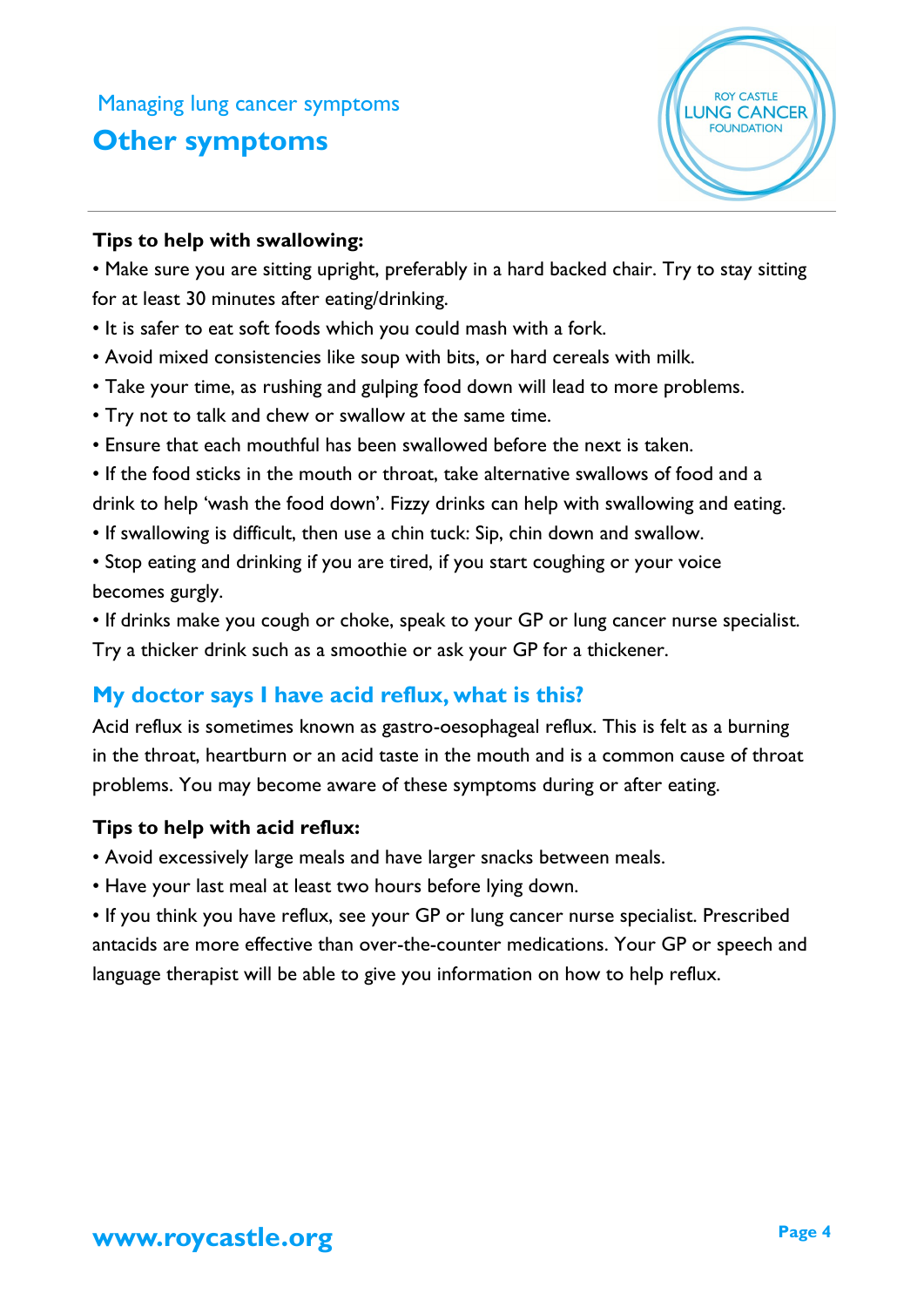## **High Calcium (called hypercalcaemia)**

## **My doctor says I have high blood calcium. What is this?**

High blood calcium is known as hypercalcaemia (hi-per-cal-cee-mia). It is a disorder that can sometimes affect patients with advanced lung cancer. There are a number of causes of this disorder; occasionally if the cancer has spread to the bones, the calcium in the blood can be high. The common signs and symptoms that may be experienced are:

- Nausea, anorexia and vomiting. Constipation.
- Thirst and increased passing of urine. Dehydration.
	-

## **What will help me?**

Your cancer doctor or lung cancer nurse specialist will assess the calcium levels in the blood. If you have mild hypercalcaemia you may just need monitoring and increase your oral fluid intake. If it is more severe, you may require rehydration, usually by fluids and isphosphonates (calcium lowering drugs) given by a drip called intravenous infusion. Sometimes the hypercalcaemia can come back. Look out for any signs or symptoms and get your blood calcium level checked. Some patients will require medication to keep the blood calcium within normal limits.

# **Low Sodium (called hyponatraemia)**

## **My doctor says I have low sodium. What is this?**

Low sodium level in the blood is called hyponatraemia (hi-po-nat-ree-mia) is a potential problem for patients with lung cancer, more commonly small cell lung cancer. Commonly, a mild low sodium level may not give any signs or symptoms at all. However, some signs that may be experienced are:

- 
- 
- Concentrated urine. • Muscle weakness and lethargy.
- Nausea and vomiting. Drowsiness and confusion.
- Risk of convulsions.

## **What will help me?**

Your cancer doctor or lung cancer nurse specialist will assess the sodium levels in the blood. To increase the sodium level, your cancer doctor may suggest your oral fluid intake is restricted to a certain amount. Sometimes drugs can be prescribed to help raise the sodium level. The sodium levels may not correct until the cancer is treated.

- 
- 
- Drowsiness. Confusion.

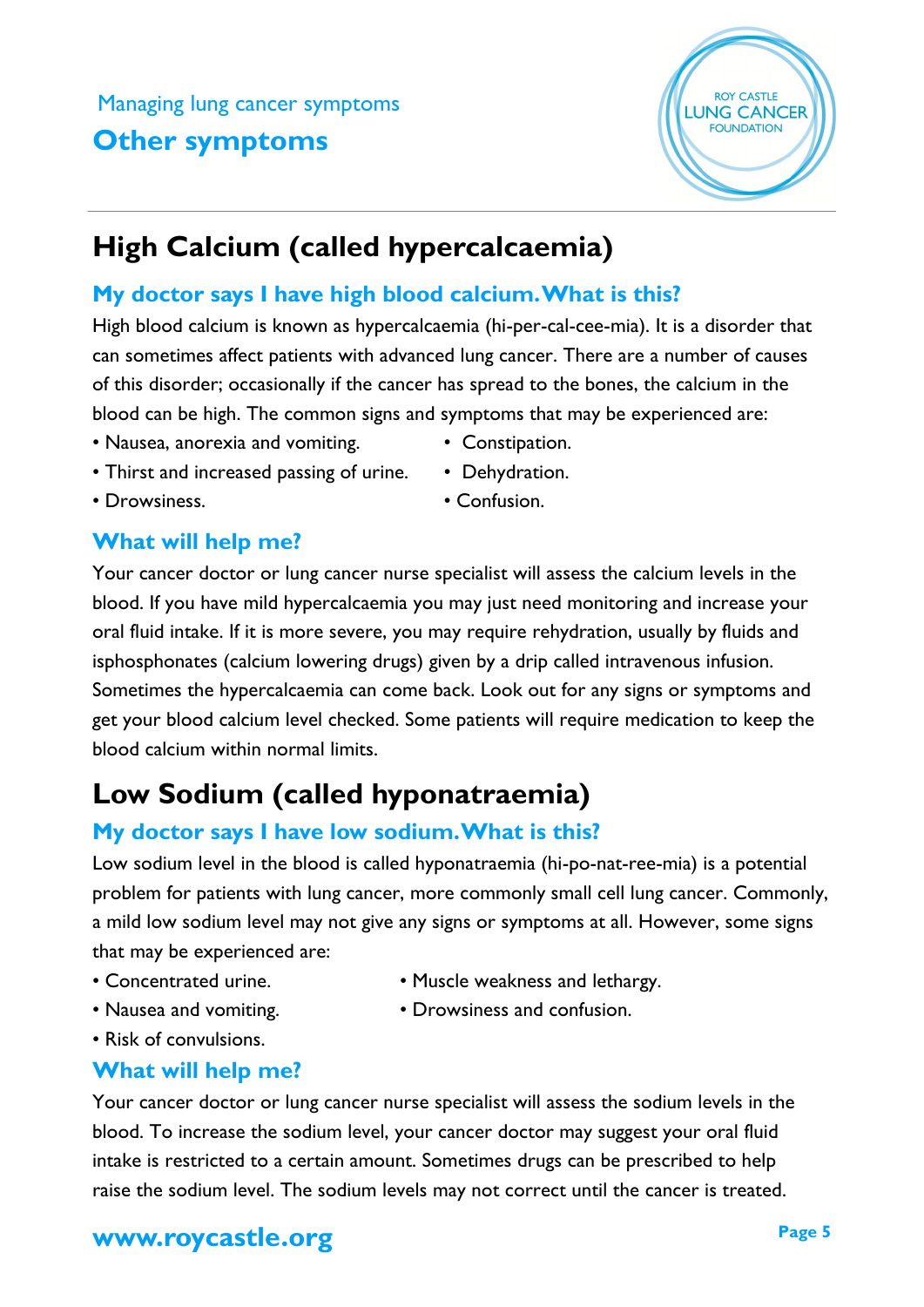

## **Superior vena cava obstruction (SVCO)**

#### **What is a superior vena cava obstruction?**

Lung cancer, particularly those in the right upper lobe of the lung, can sometimes block a large vein that carries blood from the brain, head and arms back to the heart. The vein is called superior vena cava. When it is blocked or squashed it is called an obstruction (SVCO). This causes a build-up of pressure so that fluid seeps out of the blood stream and collects in the tissues.

The signs and symptoms that patients may experience can be very distressing. They can develop gradually or happen very quickly and could include:

- Swollen arms, neck and face, particularly around the eyes.
- Purple dilated veins on the surface of the chest, neck and upper arms.
- Headaches or fullness in the head, particularly on bending or lying down.
- Dizziness.
- Visual changes.
- Increasing breathlessness.

### **What will help me?**

This condition should be fully assessed by your cancer doctor. Treatments aim to reduce the blockage of the vein and reduce the side-effects it causes. They can include steroids to reduce any swelling or painkillers for headaches or any pain. Sometimes a stent can be inserted to try to keep the vein open. Other treatments will depend on the type of lung cancer you have and may include radiotherapy and chemotherapy.

## **Symptoms from secondary cancer of the brain**

Lung cancer which has spread to the brain is called brain metastasis (me-tass-ta-sees) or secondary cancer of the brain. This can cause a variety of symptoms. The signs that cancer may have spread to the brain include:

- Frequent headaches. • Behavioural changes.
	-
- Blurring of vision. • Fits (seizures).
	-
- Weakness/numbness in the legs. Feeling sick.
- Confusion.

## **www.roycastle.org Page 6**